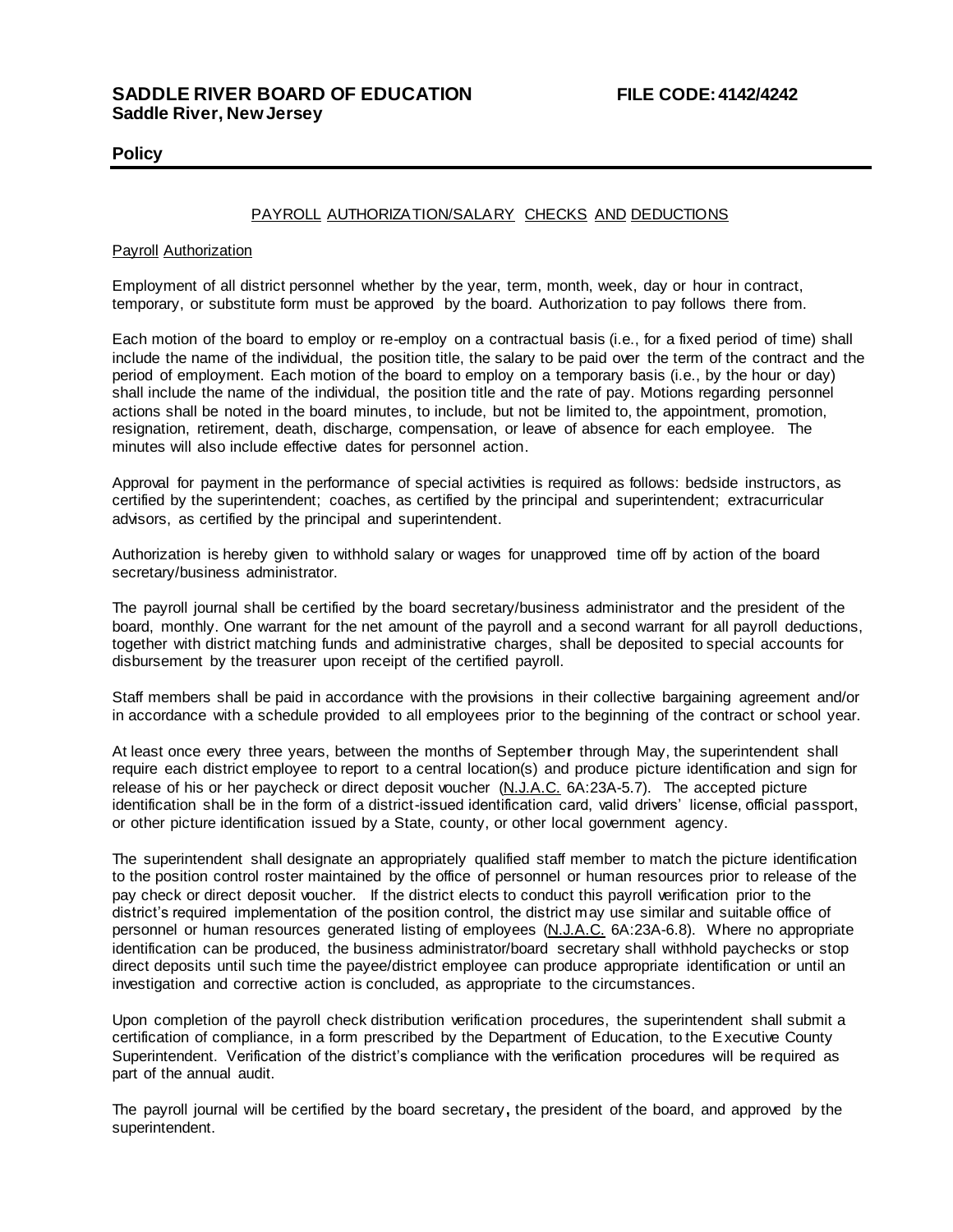## PAYROLL AUTHORIZATION CHECKS AND DEDUCTIONS (continued)

## Direct Deposit

The district will require the mandatory direct deposit of net pay for all regular school employees. The board authorizes the following exemptions from the requirement for direct deposit:

- A. Demonstrated hardship for the employee;
- B. Seasonal workers;
- C. Substitute teachers;
- D. Temporary employees;
- E. Coaches:
- F. Before and after care staff.

Employees shall be required to provide the business administrator with the name of the banking institution to receive the deposits.

Each employee shall receive any information concerning net pay, any accompanying information approved for distribution with net pay, and W-2 forms in accordance with applicable federal law, only on the Internet with restricted access and policies and procedures to protect the integrity and confidentiality of the information.

All exemptions authorized by the business administrator or chief school administrator shall be approved by the board.

## Payroll Deductions

The board may in its discretion act on behalf of individual employees to deduct a certain amount from the employees' paycheck and remit an equal amount to an agent designated by the employee. It is the purpose of this policy to designate those purposes not otherwise mandated by law for which the board is willing to act on behalf of an employee.

No deduction may be made from the wages of an employee except for federal income tax, social security, New Jersey Income Tax and New Jersey Unemployment Assistance without proper authorization. Pension deductions are authorized by the New Jersey Division of Pensions; all other deductions are authorized only by the employee.

The board has authorized in accordance with the below cited legislation that deductions may be made from an employee's paycheck upon proper authorization on the appropriate form, as prepared by the district, for the following purposes:

- A. The payment of premiums for group life, accidental death or dismemberment, hospitalization, medical, surgical, major medical, health and accident, and legal insurance plans (N.J.S.A. 18A:16-13).
- B. The purchase of United States Government bonds (N.J.S.A. 18A:16-8);
- C. The employee's participation in a summer payment plan for repayment to the employee in one payment in June or by payment upon the death or termination of the employee, if earlier (N.J.S.A. 18A:29-3);
- D. Tax sheltered annuities or custodial accounts (N.J.S.A. 18A:66-127);
- E. Payments to a credit union (N.J.S.A. 40A:9-17);
- F. An approved charitable fund raising campaign (N.J.S.A. 52:14-15.9c); and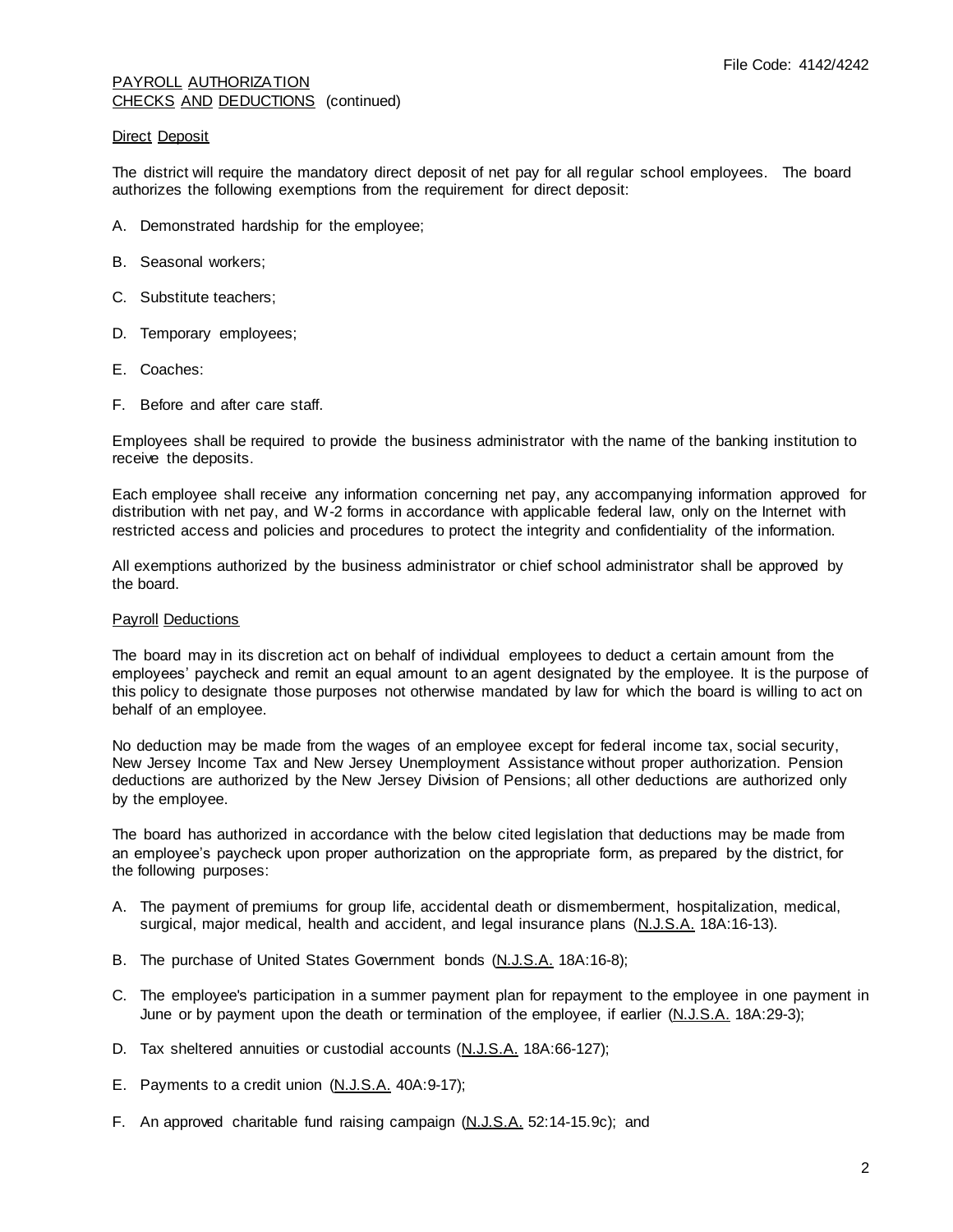## PAYROLL AUTHORIZATION CHECKS AND DEDUCTIONS (continued)

G. Bona fide organizational dues (N.J.S.A. 52:14-15.9e).

Contributions shall be made as soon as is reasonably possible after the funds have been deducted from an employee's salary. No contribution shall be made on behalf of an employee until the amount contributed has been deducted from the employee's salary.

The board will permit the remittance of funds for annuities and mutual funds only to those insurers and custodial accounts authorized by law and expressly approved by this board. The board will consider the approval of only those insurers and custodial accounts to which 25 or more employees of this district subscribe.

If the number of subscribers falls below that number, no new subscribers will be allowed and the account will be terminated when all remaining subscribers have closed their accounts.

No more than 3 accounts will be approved for remittance at any one time.

An employee who wishes to pay into a tax sheltered annuity or mutual fund offered by a firm not approved by this board for payroll deductions must make his or her payment individually.

The board wishes to provide members of the Teachers' Pension and Annuity Fund and the Public Employees' Retirement System the opportunity to make tax deferred contributions under the United States Internal Revenue Code. On the written approval of an employee, contributions deducted from the employee's wages and remitted directly to TPAF or PERS, as appropriate, will be designated as employer contributions, paid by the board on behalf of the employee. No employee may receive the contributed amount directly.

No board employee shall withhold or pay to another or purchase or have assigned, other than by court order, any compensation for services of any district employee.

| NJSBA Review/Update: | April 2014    |
|----------------------|---------------|
| Adopted:             | December 2014 |

Key Words

Payroll Authorization, Salary Checks, Deductions

| <b>Legal References:</b> | N.J.S.A. 18A:16-8           | Salary deduction for government bonds                       |
|--------------------------|-----------------------------|-------------------------------------------------------------|
|                          | N.J.S.A. 18A:16-9           | Responsibility of board                                     |
|                          | N.J.S.A. 18A:16-13          | Entering into group life, hospitalization, health and       |
|                          |                             | accident insurance contracts                                |
|                          | N.J.S.A. 18A:29-3           | Summer payment plans; continuance of plan to raise<br>funds |
|                          | N.J.S.A. 18A:66-30          | Employee's consent to deductions                            |
|                          | N.J.S.A. 18A:66-32          | Employer's duties                                           |
|                          | N.J.S.A. 18A:66-78          | Teacher's pension and annuity fund: additional death        |
|                          |                             | benefits; contributions; adjustment                         |
|                          | N.J.S.A. 18A:66-127         | Tax sheltered annuities                                     |
|                          | N.J.S.A. 40A:9-17           | Payment to credit unions                                    |
|                          | N.J.S.A. 52:14-15.9 et seq. | Public Employee Charitable Fund-raising                     |
|                          | PL 2013, c, 28              | Direct deposit                                              |
|                          | N.J.A.C. 6A:23A-1 et seq.   | Accountability regulations                                  |
|                          | See Particularly:           |                                                             |
|                          | N.J.A.C. 6A:23A-5.7         |                                                             |
|                          | N.J.A.C. 6A:23A-6.8         |                                                             |
|                          |                             |                                                             |

#### **Possible**

| r <b>oss References:</b> *3100 |     |
|--------------------------------|-----|
|                                | $*$ |

**Cross References:** \*3100 Budget planning, preparation and adoption \*3326 Payment for goods and services